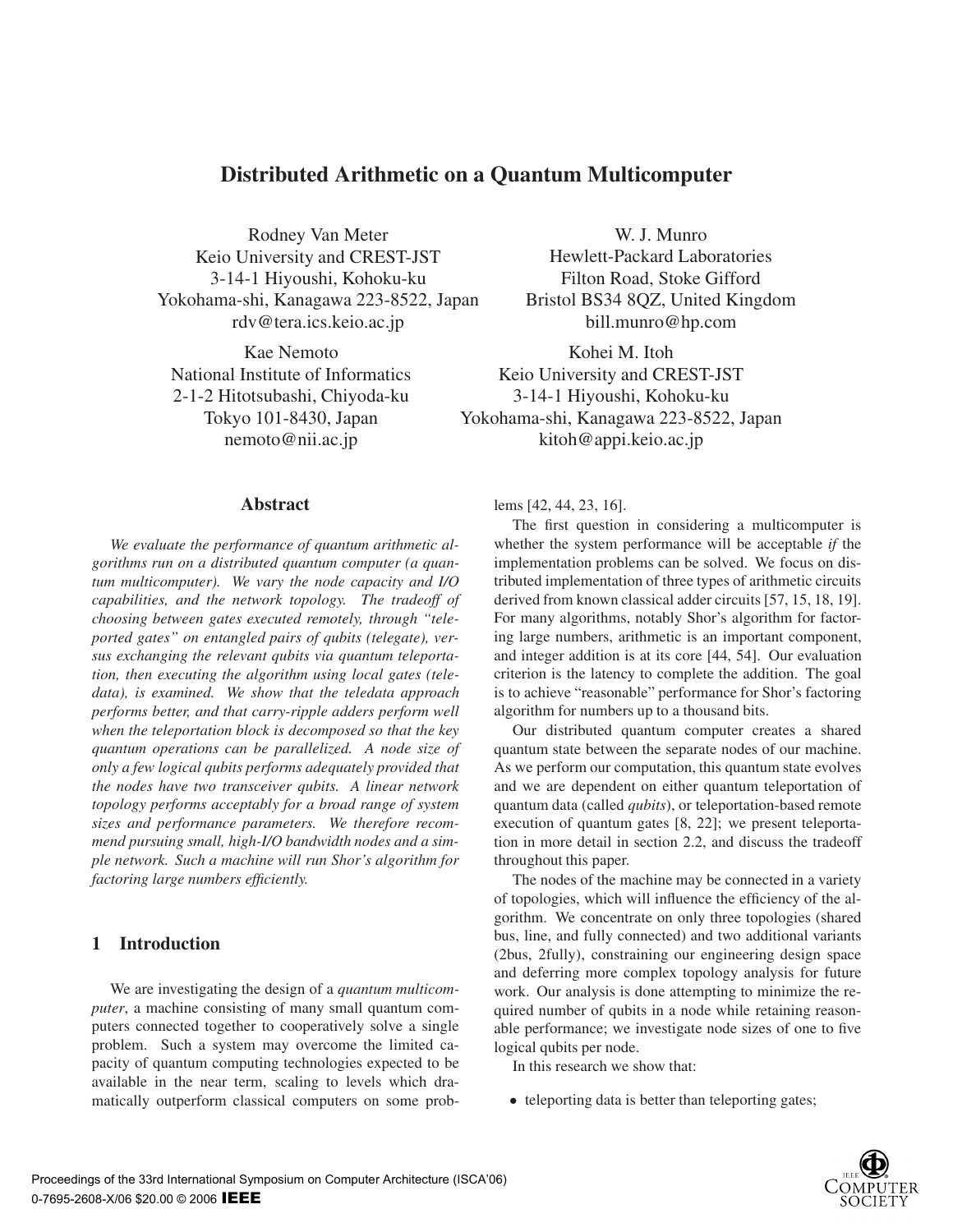- decomposition of teleportation brings big benefits in performance, making a carry-ripple adder effective even for large problems;
- a linear topology is an adequate network for the foreseeable future; and
- small nodes (only a few logical qubits) perform acceptably, but I/O bandwidth is critical.

A multicomputer built around these principles and based on solid-state qubit technology will perform well on Shor's algorithm. These results collectively represent a large step in the design and performance analysis of distributed quantum computation.

We begin at the foundations, including related work and definitions of some of the terms we have used in this introduction. Next, we discuss our node and interconnect architectures, followed by mapping the arithmetic algorithms to our system. Performance estimates are progressively refined, including showing how decomposing the teleportation operation makes the performance of the CDKM carryripple adder competitive with the nominally faster carrylookahead adder. We conclude with specific recommendations for a medium-term goal of a modest-size quantum multicomputer.

# **2 Foundations**

A quantum computer is a machine that uses quantum mechanical effects to achieve potentially large reductions in the computational complexity of certain tasks [42, 44, 23, 16]. Quantum computers exist, but are slow, very small (consisting of only a few quantum bits, or qubits), not reliable, and have very limited scalability [56, 25]. True architectural research for a large-scale quantum computer can be said to have only just begun [55, 43, 14, 29, 49, 31, 4, 53, 54].

Classically, the best known algorithm for factoring large numbers is  $O(e^{(nk \log^2 n)^{1/3}})$ , where *n* is the length of ), where *n* is the length of<br> $\frac{64}{100}$  whereas Shor's the number, in bits, and  $k = \frac{64}{9} \log 2$ , whereas Shor's<br>quantum factoring algorithm is polynomial ( $O(n^3)$ ) or betquantum factoring algorithm is polynomial  $(O(n^3))$  or better) [32, 44, 54]. These gains are achieved by taking advantage of *superposition* (a quantum being in a weighted combination of states, rather than the single state that is possible classically), *entanglement* (loosely speaking, the state of two quanta not being independent), and *interference* of the quantum wave functions (analogous to interference in classical wave mechanics). Of these, only entanglement of pairs of qubits, as the core of quantum teleportation, is directly relevant to this paper. Otherwise, only a limited familiarity with quantum computing is required to understand this paper, and we introduce the necessary terminology and background in this section. Readers interested in more depth are referred to popular [41, 59] and technical [42, 46] texts on the subject.

Teleportation of quantum states (qubits, or quantum data) has been known for more than a decade [8]. It has been demonstrated experimentally [21, 9], and has been suggested as being necessary for moving data long distances within a single quantum computer [43]. Teleportation consumes Einstein-Podolsky-Rosen pairs, or *EPR pairs*. EPR pairs are pairs of particles or qubits which are *entangled* so that actions on one affect the state of the other. EPR pairs can be created in a variety of ways, including reactions that simultaneously emit pairs of photons whose characteristics are related and many quantum gates on two qubits. Entanglement is a continuous, not discrete, phenomenon, and several weakly entangled pairs can be used to make one strongly entangled pair using a process known as *purification* [12].

Quantum bits, or qubits, have two basis states, corresponding to the zero and one states of a classical bit. These two states are written using Dirac's *ket* notation in the form  $|0\rangle$  and  $|1\rangle$ .

#### **2.1 Qubus Entanglement Protocol**

Our approach to creating EPR pairs contains no direct qubit-qubit interactions and does not require the use of single photons, instead using laser or microwave pulses as a probe beam [40, 38]. Two qubits are entangled indirectly through the interaction of the qubits with a common quantum field mode created by the probe beam – a continuous quantum variable – which can be thought of as a quantum communication bus, or "qubus" [47]. We call this process the qubus entanglement protocol, or *QEP*.

By interacting the probe beam with the qubit, the probe beam picks up a  $\theta$  phase shift if it is in one basis state (e.g.,  $|0\rangle$ ) and a  $-\theta$  phase shift if it is in the other (e.g.,  $|1\rangle$ ). If the same probe beam interacts with two qubits, it is straight-) and a  $-\theta$  phase shift if it is in the other (e.g., |1)). If forward to see that the probe beam acting on the two-qubit states  $|0\rangle|1\rangle$  and  $|1\rangle|0\rangle$  picks up no net phase shift because<br>the opposite-sign shifts cancel, while the probe beam actthe opposite-sign shifts cancel, while the probe beam acting on the states  $|0\rangle|0\rangle$  and  $|1\rangle|1\rangle$  picks up phase shift  $\pm 2\theta$ .<br>An appropiate measurement determines whether the probe An appropiate measurement determines whether the probe beam has been phase shifted (in effect taking the absolute value of the shift), projecting the qubits into either an even parity state or an odd parity state. The measurement shows only the parity of the qubits, not the actual values, leaving them in an entangled state. This state can be then used as our EPR pair.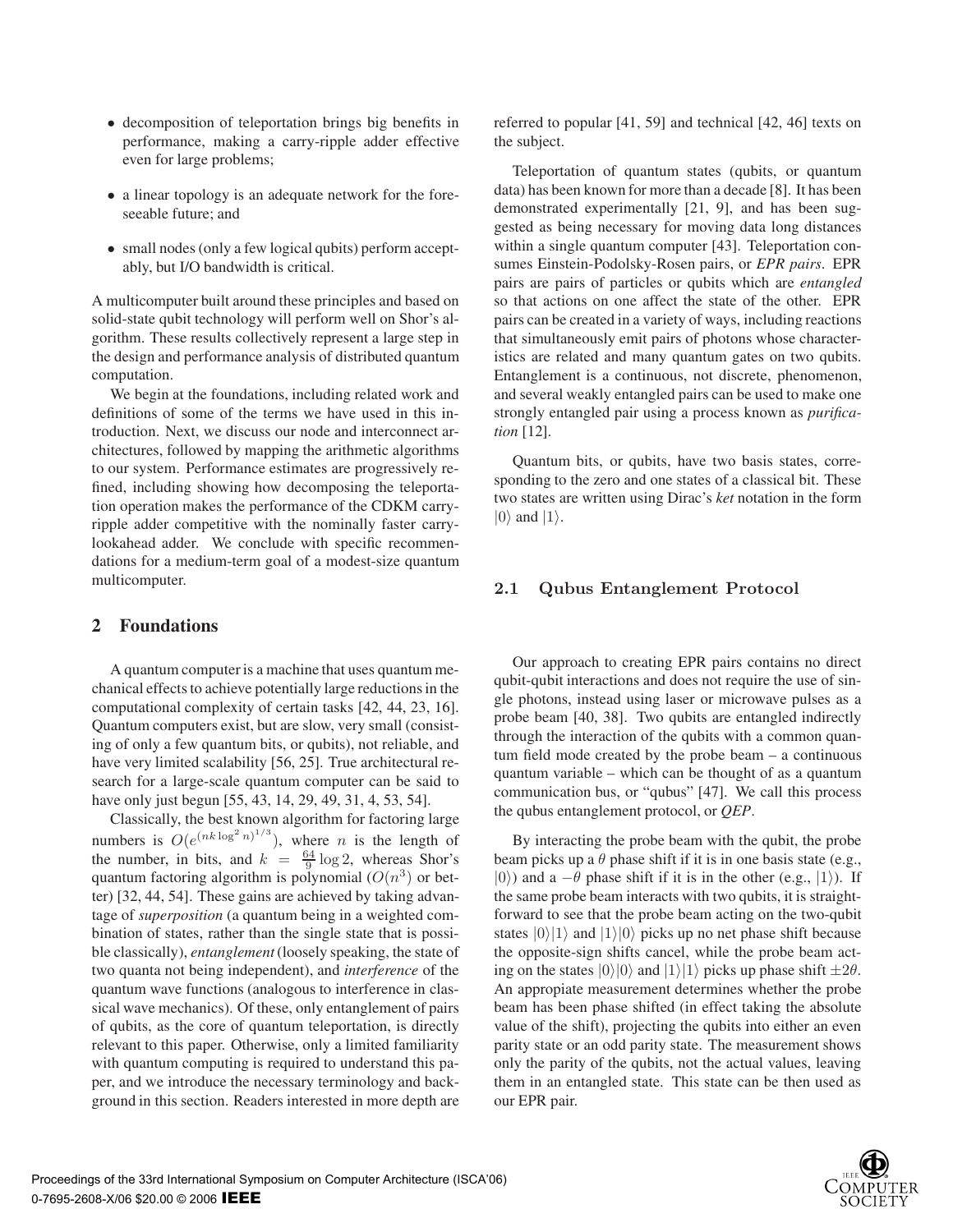

**Figure 1. A teleportation circuit (top) and teleported control-NOT (CNOT) gate (bottom). Time flows left to right, each horizontal line represents a qubit, and each vertical line segment with terminals is a quantum gate. A segment with a** ⊕ **terminal is a control-NOT (CNOT) gate. The "meter" box is measurement of a qubit's state, and the double line extending from it is the classical result of that measurement. The boxes with H, X, and Z in them are various qubit gates. The large box labeled QEP is the qubus EPR pair generator. (See Nielsen and Chuang for more details on the notation [42].)**



**Figure 2. CCNOT (control-control-NOT, or Toffoli) gate constructions for our architectures.The leftmost object is the canonical representation of this three-qubit gate. The rightmost construction we use for the line topology; the middle construction we use for all other topologies. The box with the bar on the right represents the square root of** X **(NOT) (half a NOT gate, effectively), and the box with the bar on the left its adjoint. The last gate in the rightmost construction is a SWAP gate, which exchanges the state of two qubits.**

# **2.2 Teleporting Gates and Teleporting Data**

To teleport a qubit, one member of the EPR pair is held by the teleportation sender, and the other by the teleportation receiver. The qubit to be teleported is entangled with the local EPR member, then both of those are *measured*, which will return a classical 0 or 1 for each qubit and destroy the qubit. The results of this measurement are transmitted to the receiver, which then executes gates locally on its member of the EPR pair, conditional on the measurement results, recreating the (now destroyed) original state at the destination. The circuit for teleportation is shown in figure 1.

Gottesman and Chuang showed that teleportation can be used to construct a control-NOT (CNOT) gate [22]. Their original teleported gate requires two EPR pairs. We use an approach based on parity gates that consumes only one EPR pair, as shown in the bottom half of figure 1 [38]. Locally, the parity gates can be implemented with two CNOT gates and a measurement (outlined with dotted lines in the figure). Double lines are classical values that are the output of the measurements; when used as a control line, we decide classically whether or not to execute the quantum gate, based on the measurement value. The last gate involves classical communication of the measurement result between nodes (where the vertical line segment crosses the dashed line between nodes A and B). As shown, this construction is not fault tolerant; it must be built over fault-tolerant gates. Alternatively, the qubus approach can be used as the nodeinternal interconnect. Its natural gate is the parity gate, and is fault tolerant.

In designing algorithms for our quantum multicomputer, therefore, we have a choice: when two qubits in different nodes of our multicomputer are required to interact, we can either move data (qubits) from one node to another, then perform the shared gate, or we can use a teleported gate directly on the qubits, without moving them. We will call the data-moving approach *teledata* and the teleportation-based gate approach *telegate*.

For some algorithms, we can use a simple, visual approach to counting the number of remote operations necessary to execute the algorithm using either the teledata or telegate approach (see section 4). For most quantum computing technologies, the three-qubit Toffoli (control-control-NOT) gate must be constructed from two-qubit gates, as shown in figure 2. For the telegate approach, we assign a cost of three to each two-node Toffoli gate, and each threenode Toffoli gate we count as five [54]. The three-node Toffoli gate should cost more, but pipelining of operations across multiple nodes hides the additional latency. We assign two-node CNOT gates a cost of one.<sup>1</sup>

<sup>&</sup>lt;sup>1</sup>There are other possible compositions of the Toffoli gate, but the dif-

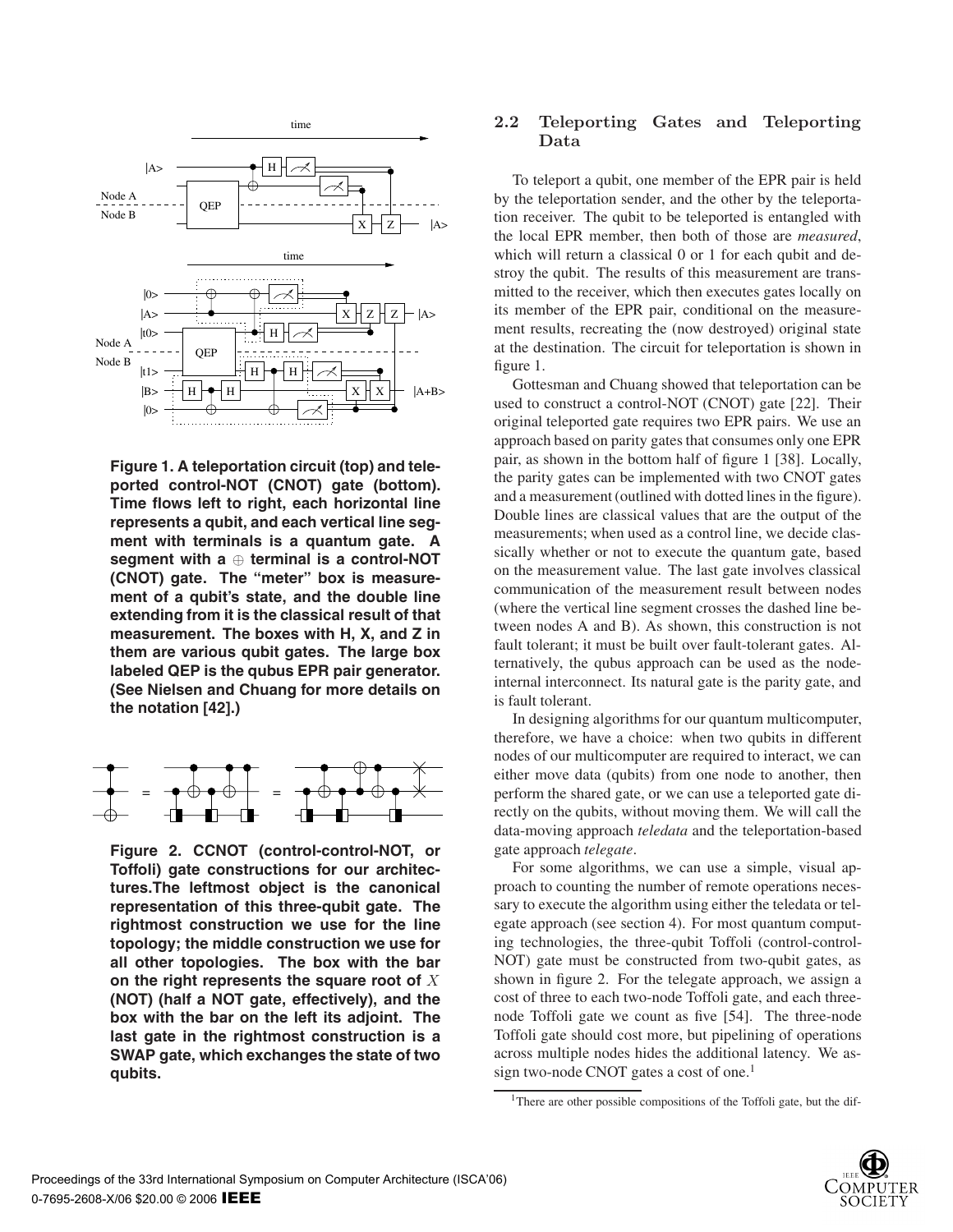#### **2.3 Distributed Quantum Computation**

Early suggestions of distributed quantum computation include Grover [24], Cirac *et al.* [12], and Steane and Lucas [50]. A recent paper has proposed combining the cluster state model with distributed computation [33]. Such a distributed system generally requires the capability of transferring qubit state from one physical representation to another, such as nuclear spin  $\leftrightarrow$  electron spin  $\leftrightarrow$  photon [37, 26, 11].

Yepez distinguished between distributed computation using entanglement between nodes, which he called type I, and without inter-node entanglement (i.e., classical communication only), which he called type II [61]. Our quantum multicomputer is a type I quantum computer. Jozsa and Linden showed that Shor's algorithm requires entanglement across the full set of qubits, so a type II quantum computer cannot achieve exponential speedup [28, 34]. Much of the work on our multicomputer involves creation and management of that shared entanglement.

Yimsiriwattana and Lomonaco have discussed a distributed version of Shor's algorithm [62], based on one form of the Beckman-Chari-Devabhaktuni-Preskill modular exponentiation algorithm [6]. The form they use depends on complex individual gates, with many control variables, inducing a large performance penalty compared to using only two- and three-qubit gates. Their approach is similar to our telegate (sec. 2.2), which we show to be slower than teledata. They do not consider differences in network topology, and analyze only circuit complexity, not depth (time performance), whereas our focus is on circuit depth.

## **3 Node and Interconnect Architecture**

A multicomputer [3] is a constrained form of distributed system. All parts of the system are geographically colocated. Short travel distances (up to a few tens of meters) between nodes reduce latency, simplify coordinated control of the system, and increase signal fidelity. We assume a regular network topology, a dedicated network environment, and scalability to thousands of nodes. We concentrate on a homogeneous node technology based on solid-state qubits, with a qubus interconnect, though our results apply to essentially any choice of node and interconnect technologies, such as ion trap nodes and single photon-based qubit transfer [29, 53, 13, 58, 36].

Future, larger quantum computers will be built on technologies that are inherently limited in the number of qubits that can be incorporated into a single device [42, 46, 1]. The causes of these limitations vary with the specific technology, and in most cases are poorly understood, but may range from the low tens to perhaps thousands; integration of the densities we are accustomed to in the classical world is not even being seriously discussed for most technologies. Quantum error correction naturally reduces the number of available logical (application-level) qubits by a large factor [45, 10, 48]. As with classical error correction codes, multiple levels of error correction are possible, and often required. Two levels of the Steane 7-qubit code, for example, which encodes a single logical qubit in seven lower-layer qubits, would impose a 49:1 encoding and storage penalty. Therefore, it makes sense to examine the utility of a device that can hold only a few logical qubits.

We choose a node technology based on solidstate qubits, such as Josephson-junction superconducting qubits [39, 58, 27] or quantum dots [20], which will require a microwave qubus. Each node has many qubits which are private to the node, and a few *transceiver qubits* that can communicate with the outside world. Node size is limited by the number of elements that can practically be built into a single device, including control structures, external signalling, packaging, cooling, and shielding constraints.

Throughout this paper, qubits and operations on them are understood to be logical; whether the physical interconnect links and transceiver qubits are parallel or serial remains to be determined, in part by the demands of quantum error correction. Although the QEP protocol in theory supports EPR pair creation over many kilometers, our design goal is a scalable quantum computer in one location (such as a single lab). We consider a 10nsec classical communication latency, corresponding roughly to 2 meters between nodes. The performance figures we find are insensitive to this number.

We consider five interconnect networks: shared bus, line of nodes, fully connected, two-transceiver bus (2bus), and two-transceiver fully connected (2fully) as in figure 3. For the shared bus, all nodes are connected to a single bus. Any two nodes may use the bus to communicate, but it supports only a single transaction at a time. In the line topology, each node uses two transceiver qubits, one to connect to its left-hand neighbor and one to connect to its right-hand neighbor. Each link operates independently, and all links can be utilized at the same time, depending on the algorithm; multi-hop transfers are accomplished via store and forward. For the fully-connected network, each node has a single transceiver qubit which can connect to any other node without penalty via some form of classical switched network, though of course each transceiver qubit can be involved in only one transaction at a time. 2bus and 2fully utilize two transceiver qubits per node for concurrent transfers.

The effective topology may be different from the physical topology, depending on the details of a bus transaction. For example, even if the physical topology is a bus, the sys-



ferences are less than a factor of two, and which approach is best will depend on the choice of quantum error correction (QEC), as some are more difficult to implement on encoded qubits [5, 17].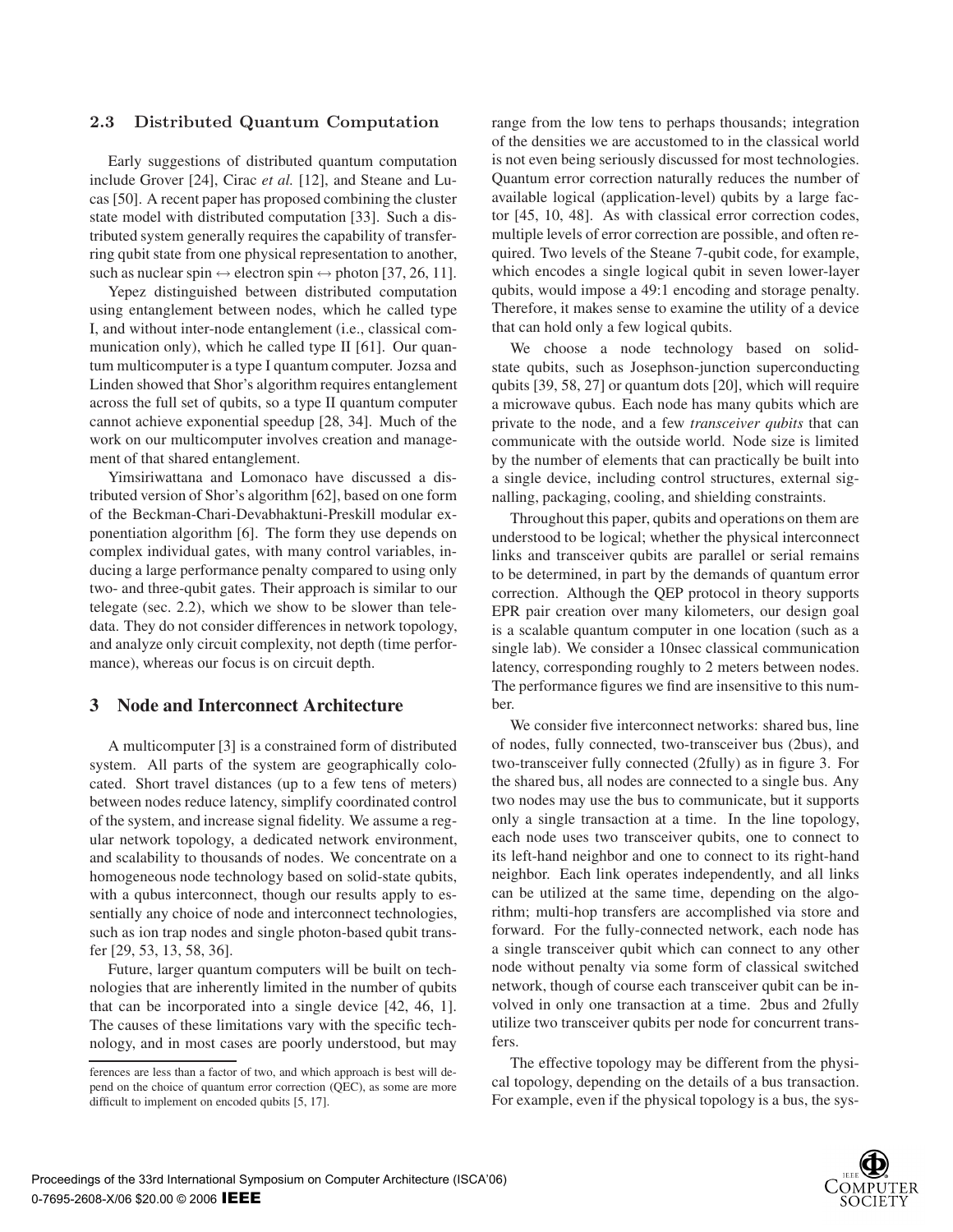

**Figure 3. The five physical topologies analyzed in this paper.**

tem may behave as if it is fully connected if the actions *internal* to a node to complete a bus transaction are much longer than the activities on the bus itself, allowing the bus to be reallocated quickly to another transaction. Some technologies may support frequency division multiplexing on the bus, allowing multiple concurrent transactions.

# **4 Algorithm**

We evaluate three different addition algorithms: the Vedral-Barenco-Ekert (VBE) style of carry-ripple adder, which was the first type of quantum adder described [57], the faster, smaller Cuccaro-Draper-Kutin-Moulton (CDKM) carry-ripple adder [15], and the carry-lookahead adder [18]. Both carry-ripple and carrylookahead adders are  $O(n)$  in complexity to add two *n*-bit numbers, but they differ in their circuit depth, or latency to complete the addition. Carry-ripple is  $O(n)$  latency, while carry-lookahead is  $O(\log n)$ . In this section we discuss the adders without regard to the network topology; the following section presents numeric values for different topologies and gate timings.

#### **4.1 Carry-Ripple Adders**

Figure 4 shows a two-qubit VBE carry-ripple adder [57] in its monolithic (left) and distributed (right) forms. The QEP block creates an EPR pair. The dashed boxes delineate the teleportation circuit, which is assumed to be perfect. The first teleportation moves the qubit <sup>c</sup>0 from node A to node B. <sup>c</sup>0 is used in computation at node B, then



**Figure 5. Visual approach to determining relative cost of teleporting data versus teleporting gates for a VBE adder. The upper, dashed (red) line shows the division between two nodes (A and B) using data teleportation. The circles show where the algorithm will need to teleport data. The lower, dotted line (blue) shows the division using gate teleportation (nodes B and C). The circles show where teleported gates must occur. Note that two of these three are CCNOT gates, which may entail multiple two-qubit gates in actual implementation. The numbers at the top are clock cycles.**

moved back to node A via a similar teleportation to complete the computation. The two qubits  $t_0$  and  $t_1$  are used as transceiver qubits, and are reinitialized as part of the QEP subcircuit.

Figure 5 shows a larger VBE adder circuit and illustrates a visual method for comparing telegate and teledata. For telegate, we can draw a line across the circuit, with the number of gates (vertical line segments) crossed showing our cost. For teledata, the line must *not* cross gates, instead crossing the qubit lines. The number of such crossings is the number of teleportations required. This approach works well for analyzing the VBE and CDKM adders, but care must be taken with the carry-lookahead adder, because it uses longdistance gates that may be between e.g. nodes 1 and 3.

The VBE adder latency to add two numbers on an  $m$ node machine using the teledata method is  $2m - 2$  teleportations plus the circuit cost. For the telegate approach, we must use a five-gate breakdown for CCNOT, *requiring three teleported two-qubit gates to form a CCNOT*. Therefore, implementing telegate, the latency is  $7m-7$  gate teleportations, or 3.5x the cost.

For the CDKM carry-ripple adder [15], which more aggressively reuses data space, teledata requires a minimum of six movements, whereas telegate requires two CCNOTs and three CNOTs, or a total of nine two-qubit gates, as shown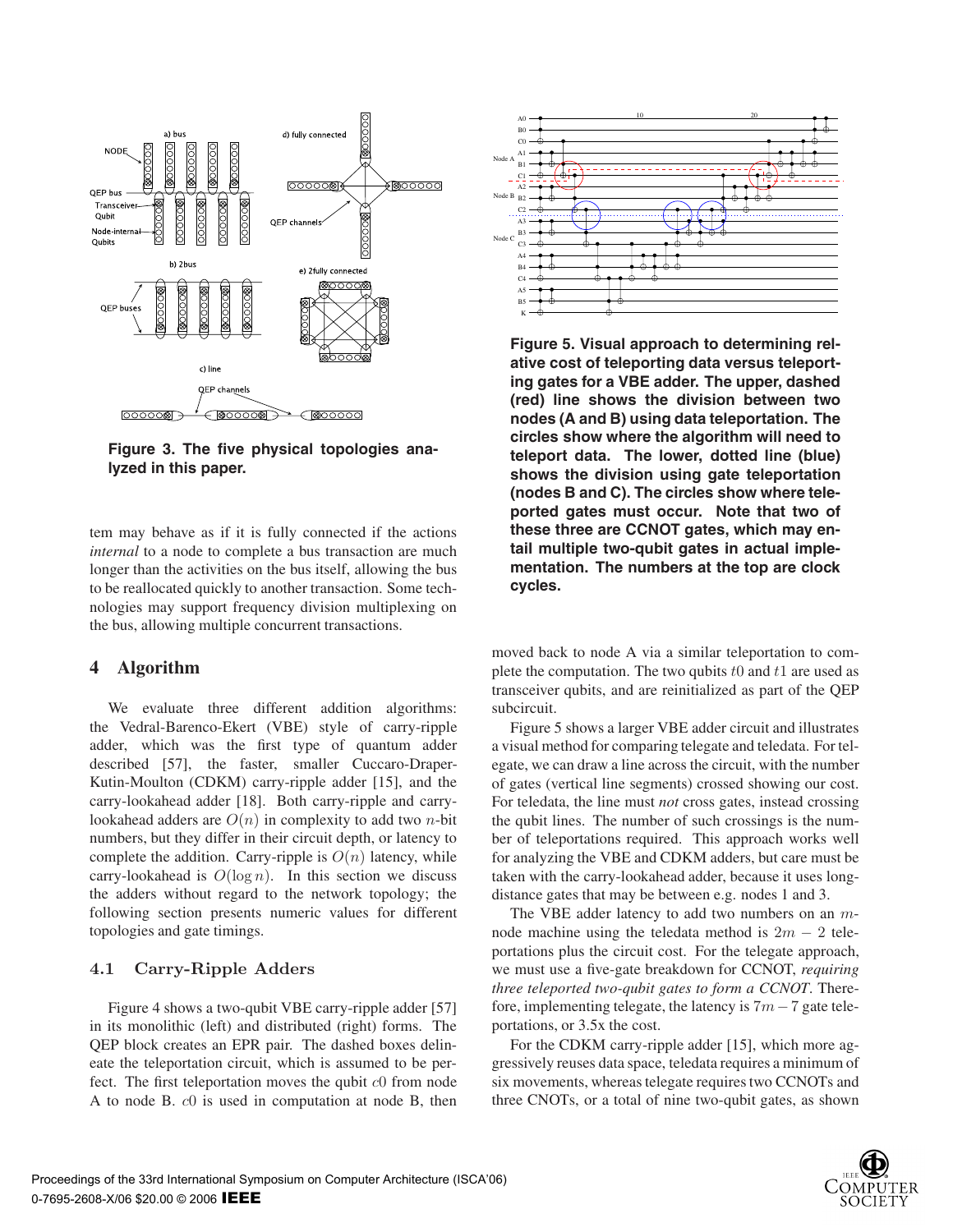

**Figure 4. Details of a distributed 2-qubit VBE adder. The right-hand circuit is the distributed form using the teledata method; the left-hand circuit is the monolithic equivalent. The solid box (QEP) is the qubus EPR pair generator; the circuits in dashed boxes are standard quantum teleportation circuits.**



**Figure 6. Visual approach to determining relative cost of teleporting data versus teleporting gates for a CDKM adder. Note that two of the five teleported gates are CCNOT gates, which may entail multiple two-qubit gates in actual implementation.**

in figure 6. The CDKM adder pipelines extremely well, so the actual latency penalty for more than two nodes is only  $2m + 2$  data teleportations, or 6m gate teleportations, when there is no contention for the inter-node links, as in our line and fully-connected topologies. The bus topology performance is limited by contention for access to the interconnect.

## **4.2 Carry Lookahead**

Analyzing the carry-lookahead adder is more complex, as its structure is not regular, but grows more intertwined toward the middle bits. Gate scheduling is also variable, and the required concurrency level is high. The latency is  $O(\log n)$ , making it one of the fastest forms of adder for large numbers [18, 54, 19].

Let us look at the performance in a monolithic quantum computer, for  $n$  a power of two. Based on table 1 from Draper *et al.* [18], for  $n = 2<sup>k</sup>$ , the circuit depth of  $4k + 3$ Toffoli gates is 19, 31, and 43 Toffoli gates, for 16, 128, and 1,024 bits, respectively. We assume a straightforward mapping of the circuit to the distributed architecture. We assign most nodes four logical qubits  $(A_i, B_i, C_i)$ , and one temporary qubit used as part of the carry propagation). In the next section, we see that the transceiver qubits are the bottleneck; we cannot actually achieve this  $4k + 3$  latency.

#### **5 Performance**

The modular exponentiation to run Shor's factoring algorithm on a 1,024-bit number requires approximately 2.8 million calls to the integer adder [54]. With a 100  $\mu$ sec adder, that will require about five minutes; with a 1 msec adder, it will take under an hour. Even a system two to three orders of magnitude slower than this will have attractive performance, provided that error correction can sustain the system state for that long, and that the system can be built and operated economically. This section presents numerical estimates of performance which show that this criterion is easily met by a quantum multicomputer under a variety of assumptions about logical operation times, providing plenty of headroom for quantum error correction.

#### **5.1 Initial Estimate**

Our initial results are shown in table 1. Units are in number of complete teleportations, treating teleportation and EPR pair generation as a single block, and assuming zero cost for local gates. In the following subsections

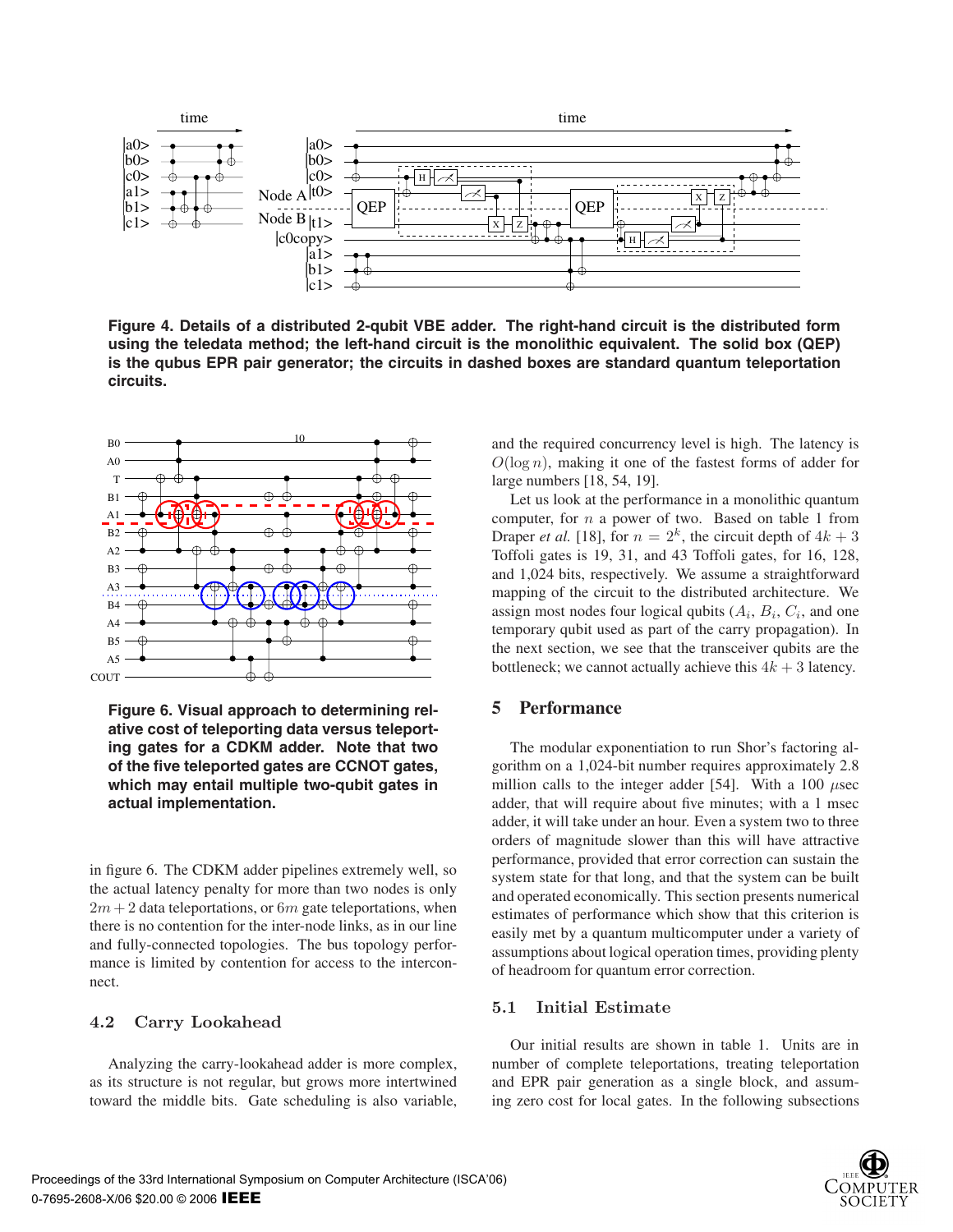| algo.       | size | <b>Baseline</b> |       |       |       |       | Telegate |       |      | Teledata |       |      |       |      |  |
|-------------|------|-----------------|-------|-------|-------|-------|----------|-------|------|----------|-------|------|-------|------|--|
|             |      | bus             | line  | fully | bus   | 2bus  | line     | fully | 2F   | bus      | 2bus  | line | fully | 2F   |  |
| VBE         | 16   | 360             | 305   | 182   | 105   | 105   | 105      | .05   | 105  | 30       | 30    | 30   | 30    | 30   |  |
|             | 128  | 3048            | 2545  | 1526  | 889   | 889   | 889      | 889   | 889  | 254      | 254   | 254  | 254   | 254  |  |
|             | 1024 | 24552           | 20465 | 2278  | '161  | 7161  | 7161     | 7161  | 7161 | 2046     | 2046  | 2046 | 2046  | 2046 |  |
| <b>CDKM</b> | 16   | 232             | 160   | 160   | 138   | 96    | 96       | 97    | 96   | 90       | 60    | 34   | 90    | 34   |  |
|             | 128  | 1912            | 280   | 1280  | 146   | 768   | 768      | 768   | 768  | 762      | 508   | 258  | 762   | 258  |  |
|             | 1024 | 15352           | 10240 | 10240 | 9210  | 6144  | 6144     | 6145  | 6144 | 6138     | 4092  | 2050 | 6138  | 2050 |  |
| Carry-      | 16   | 644             | N/A   | 99    | 444   | 222   | N/A      | 36    | 135  | 260      | 78    | N/A  | 96    | 56   |  |
| look-       | 128  | 6557            | N/A   | 159   | 4901  | 2451  | N/A      | 256   | 255  | 3176     | 2028  | N/A  | 192   | 104  |  |
| ahead       | 1024 | 54806           | N/A   | 219   | 41502 | 20751 | N/A      | 376   | 375  | 27260    | 17206 | N/A  | 288   | 152  |  |

**Table 1. Estimate of latency necessary to execute various adder circuits on different topologies of quantum multicomputer, assuming monolithic teleportation blocks (Sec. 5.1). Units are in number of teleportation blocks, including EPR pair creation (bus transaction), local gates and classical communication. Size, length of the numbers to be added, in bits. Lower numbers are faster (better).**

these assumptions are revisited. We show three approaches (baseline, telegate, and teledata) and three adder algorithms (VBE, CDKM, and carry-lookahead) for five networks (bus, 2bus, line, fully, 2fully) and three problem sizes (16, 128, and 1024 bits). In the baseline case, each node contains only a single logical qubit; gates are therefore executed using the telegate approach. For each algorithm we need one node per qubit. VBE requires  $3n$  nodes and CDKM  $2n + 2$ nodes. Carry-lookahead requires 59, 504, and 4,085 nodes, respectively, for 16, 128, and 1,024-bit adders. For the telegate and teledata columns, we chose node sizes and number of nodes to suit the algorithms. For telegate, VBE uses  $n$ three-qubit nodes; CDKM uses  $n + 1$  two-qubit nodes; and carry-lookahead uses  $n$  four-qubit nodes. For teledata, the same number of nodes is required, but each node must hold one more logical qubit.

The VBE adder, although larger and slower than CDKM on a monolithic computer, is faster in a distributed environment. The VBE adder exhibits a large (3.5x) performance gain by using the teledata method instead of telegate. For teledata, the performance is independent of the network topology, because only a single operation is required at a time, moving a qubit to a neighboring node. The CDKM adder also communicates only with nearest neighbors, but performs more transfers. The single bus configuration is almost 3x slower than the line topology. On a line, in most time slots, three concurrent transfers are conducted (e.g., between nodes  $1 \rightarrow 2$ ,  $3 \rightarrow 2$ , and  $3 \rightarrow 4$ ).

An unanticipated but intuitive result is that the performance of the carry-lookahead adder is better in the baseline case than the telegate case, for the fully-connected network. This is due to the limitation of having a single transceiver qubit per node. Putting more qubits in a node increases contention for the transceiver qubit, and reduces

performance even though the absolute number of gates that must be executed via teleportation has been reduced. The carry-lookahead adder is easily seen to be inappropriate for the line architecture, since the carry-lookahead requires the use of long-distance gates in order to propagate carry information quickly. Our numbers also show that the carrylookahead adder is not a good match for a bus architecture, despite the favorable long-distance transport, again because of excessive contention for the bus.

For the telegate carry-lookahead, performing some adjustments to eliminate intra-node gates, we find  $8n-9k-8$ total Toffoli gates that need arguments that are originally stored on three separate nodes, plus <sup>n</sup>−2 two-node CNOTs. For the bus case, which allows no concurrency, this is our final cost. For the fully-connected network, we find a depth of 8<sup>k</sup> <sup>−</sup> 10 three-node CCNOTs, 8 two-node CCNOTs, and 1 CNOT. These must be multiplied by the appropriate CC-NOT breakdown. The fully and 2fully perform similarly, with the algorithm unable to take advantage of the availability of extra interconnect bandwidth when using the telegate method.

For the teledata, carry-lookahead, fully-connected case, each three-node Toffoli gate requires four teleportations (in and out for each of two variables). For the 2fully network, the latency of the three-node Toffolis is halved, but the twonode Toffolis do not benefit, giving us a final cost of slightly over half the fully network cost.

## **5.2 Improved Performance**

The analysis in section 5.1 assumed that a teleportation operation is a monolithic unit. However, figure 4 makes it clear that a teleportation actually consists of several phases. The first portion is the creation of the entangled EPR pair. The second portion is local computation and measurement

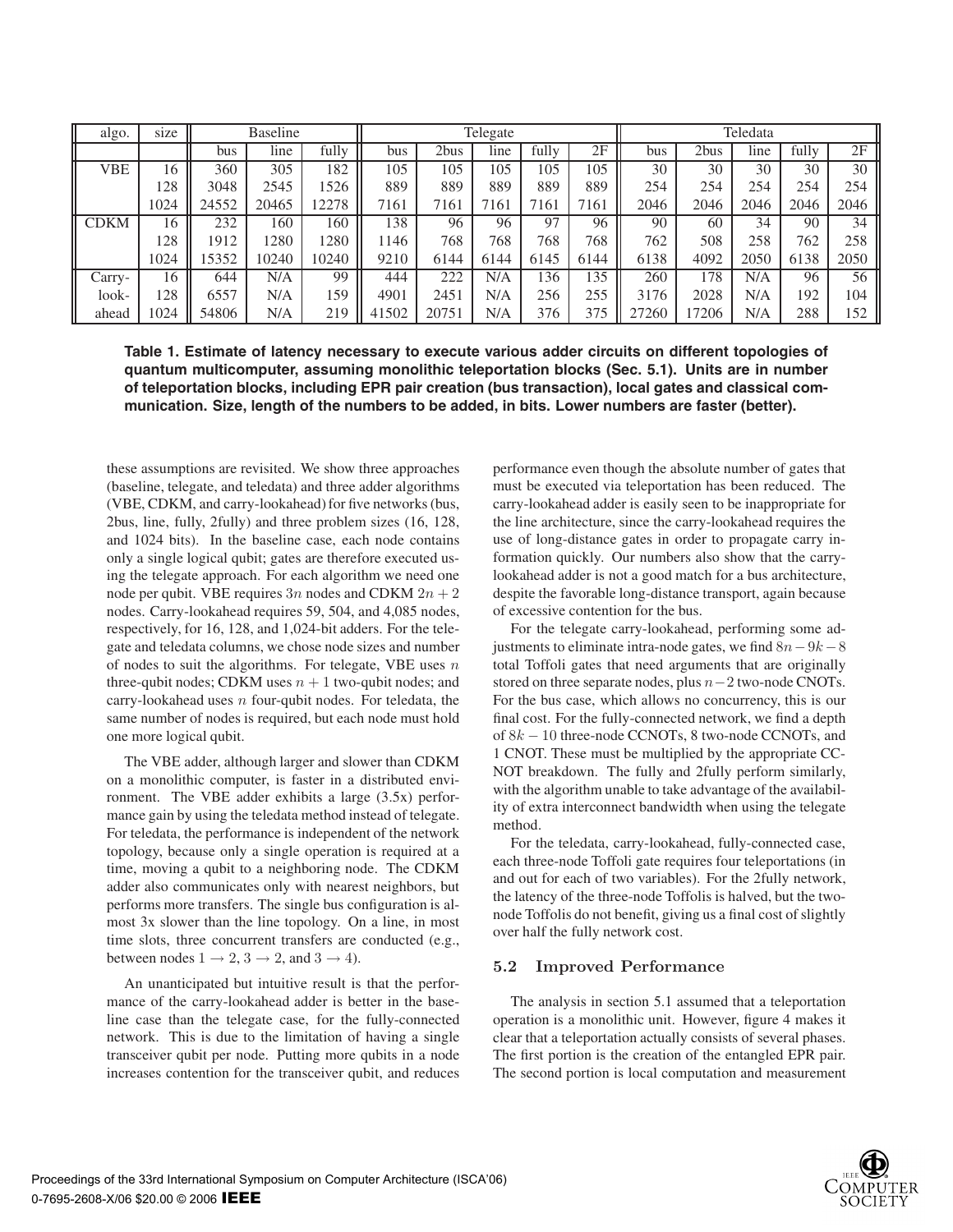| algo.       | size | <b>Baseline</b> |      |       |       | Telegate |      | Teledata |                |       |       |      |       |     |
|-------------|------|-----------------|------|-------|-------|----------|------|----------|----------------|-------|-------|------|-------|-----|
|             |      | bus             | line | fully | bus   | 2bus     | line | fully    | 2F             | bus   | 2bus  | line | fully | 2F  |
| <b>VBE</b>  | 16   | 360             | 16   | 16    | 105   | 53       | ⇁    | 14       | $\overline{ }$ | 30    | 15    | ◠    |       | ⌒   |
|             | 128  | 3048            | 16   | 16    | 889   | 445      | ⇁    | 14       |                | 254   | 127   | ⌒    |       |     |
|             | 1024 | 24552           | 16   | 16    | 7161  | 3581     | ⇁    | 14       |                | 2046  | 1023  | ⌒    |       |     |
| <b>CDKM</b> | 16   | 232             | 21   | 19    | 135   | 68       | 11   | 18       | 9              | 90    | 60    | 6    | 12    |     |
|             | 128  | 1912            | 21   | 19    | 146   | 573      | 11   | 18       | Q              | 762   | 508   | O    | 12    |     |
|             | 1024 | 15352           | 21   | 19    | 9210  | 4605     | 11   | 18       | Q              | 6138  | 4092  | O    | 12    |     |
| Carry-      | 16   | 644             | N/A  | 99    | 444   | 222      | N/A  | 89       | 45             | 260   | 178   | N/A  | 96    | 56  |
| look-       | 128  | 6557            | N/A  | 159   | 4901  | 2451     | N/A  | 49ء      | 75             | 3176  | 2028  | N/A  | 192   | 104 |
| ahead       | 1024 | 54806           | N/A  | 219   | 41502 | 20751    | N/A  | 209      | 105            | 27260 | 17206 | N/A  | 288   | 152 |

**Table 2. Estimated latency to execute various adders on different topologies, for decomposed teleportation blocks (sec. 5.2), assuming classical communication and local gates have zero cost. Units are in EPR pair creation times. 2F, 2fully.**

at the sending node, followed by classical communication between nodes, then local operations at the receiving node. The EPR pair creation is not data-dependent; it can be done in advance, as resources (bus time slots, qubits) become available, for both telegate and teledata.

Our initial execution time model treats local gates and classical communication as free, assuming that EPR pair creation is the most expensive portion of the computation. For example, for the teledata VBE adder on a linear topology, all of the EPR pairs needed can be created in two time steps at the beginning of the computation. The execution time would therefore be 2, constant for all  $n$ . Table 2 shows the performance under this assumption. The performance of the carry-lookahead adder does not change, as the bottleneck link is busy full-time creating EPR pairs.

This model gives a misleading picture of performance once EPR pair creation is decoupled from the teleportation sequence. When the cost of the teleportation itself or of local gates exceeds  $\sim 1/n$  of the cost of the EPR pair generation, the simplistic model breaks down; in the next subsection, we examine the performance with a more realistic model.

# **5.3 Detailed Estimate**

To create figures 7-9, we make assumptions about the execution time of various operations. Classical communication between nodes is 10nsec. A CCNOT (Toffoli) gate on encoded qubits takes 50nsec, CNOT 10nsec, and NOT 1nsec. These numbers can be considered realistic but optimistic for a technology with physical gate times in the low nanoseconds; for quantum error correction-encoded solidstate systems, the bottleneck is likely to be the time for qubit initialization or reliable single-shot measurement, which is still being designed (see the references in [55]).

Figures 7 and 8 show, top to bottom, the 2fully and line networks for the telegate and teledata methods. We plot adder time against EPR pair creation time and the length of the numbers to be added. The left hand plot shows the shape of the surfaces, with the  $z$  axis being latency to complete the addition. The right hand plot, with the same  $x$  and  $y$  axes, shows the regions in which each type of adder is the fastest. The hatched red area indicates areas where carrylookahead is the fastest, the diagonally lined green area indicates CDKM carry-ripple, and solid blue indicates VBE carry-ripple.

We vary the EPR pair creation time from 10nsec to 1280nsec. This creation process is influenced by the choice of parallel or serial bus and the cycle time of an optical homodyne detector, repeated as necessary for entanglement purification [12, 7]. Photodetectors may be inherently fast, but their performance is limited by surrounding electronics [2, 51]. Final performance may be faster or slower than our model, but the range of values we have analyzed is broad enough to demonstrate clearly the important trends.

These figures show that the teledata method is faster than telegate. They also show that the carry-lookahead adder is very dependent on EPR pair creation time, while neither carry-ripple adder is. If EPR pair creation time is low, the carry-lookahead adder is very fast; if creation time is high, the adder is slow. The execution time grows only logarithmically in the length of the numbers to be added, but that time is dominated by the actual EPR pair creation time, whereas carry-ripple adders require only a small, constant number of EPR pairs to be created per node. We also find that, because the carry-ripple adder times are now dominated by the classical communication and local gates, carryripple adder time is not strongly influenced by topology. In figure 9 we show this in more detail. For fast (10nsec) EPR pair creation, the carry-lookahead adder is faster for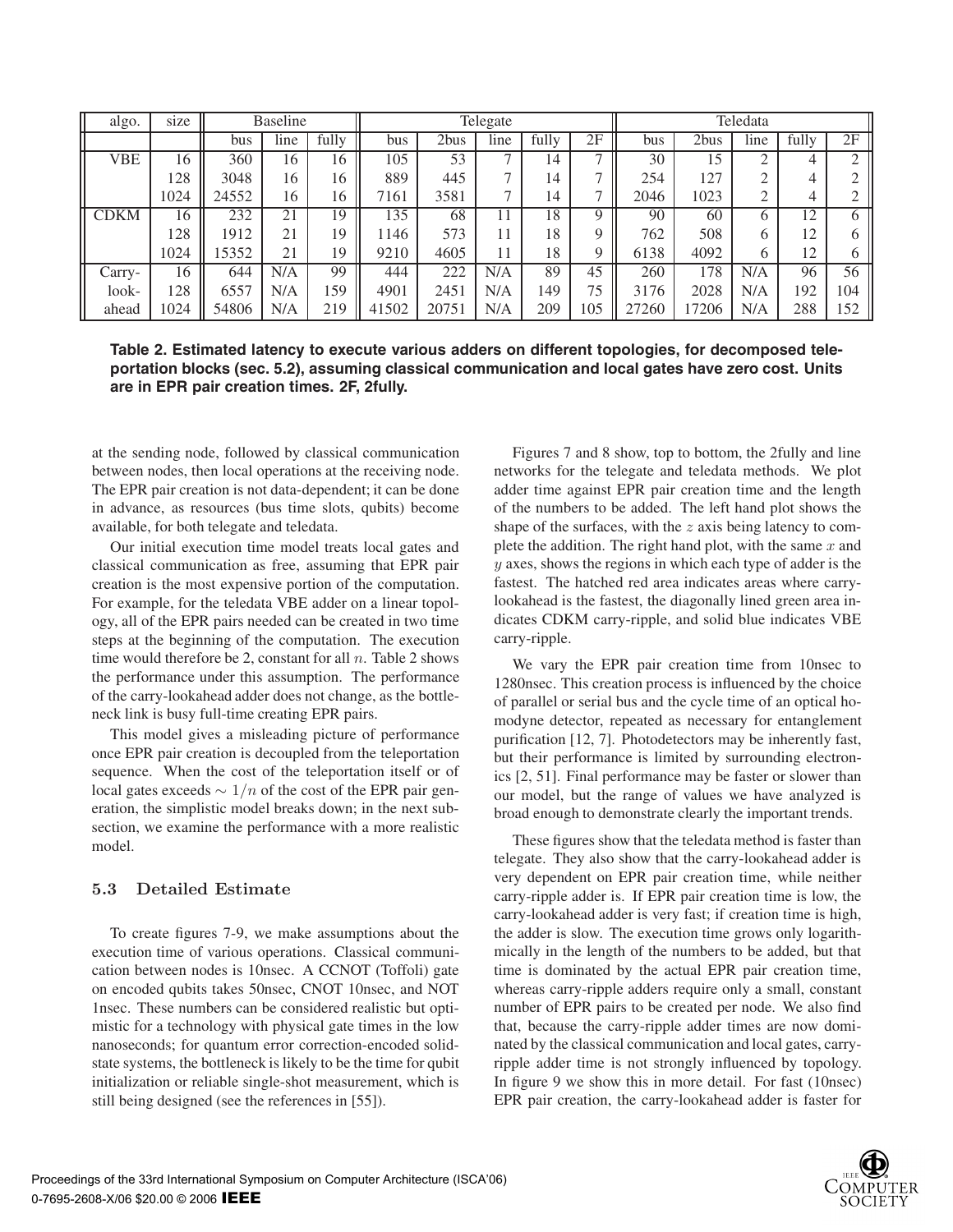all problem sizes. For slow (1280nsec) EPR pair creation time, carry-lookahead is not faster until we reach 512 bits. The times for the fully and 2fully networks are both almost identical to the times for the linear network.

Although we do not include graphs, we have also varied the time for classical communication and the other types of gates. The performance of an adder is fairly insensitive to these changes; it is dominated by the relationship between CCNOT and EPR pair creation times.

#### **6 Conclusion**

We have evaluated the performance of arithmetic circuits on a quantum multicomputer, a system composed of multiple nodes, for different problem sizes, interconnect topologies, and gate timings. Although we have assumed that the interconnect is based on the qubus entanglement protocol creation of EPR pairs, our analysis, especially table 1, applies equally well to any two-level structure with lowlatency local operations and high-latency long-distance operations. The details of the cost depend on the interconnect topology, number of transceiver qubits, and the chosen breakdown for CCNOT. More important than actual gate times for this analysis is gate time ratios. The time values presented here are reasonable for solid-state qubits under optimistic assumptions about advances in the underlying technology. Applying our results to slower technologies (or the same technology using more layers of quantum error correction) is a simple matter of scaling by the appropriate clock speed and storage requirements.

We find that the teledata method is faster than the telegate method, and that separating the actual data teleportation from the necessary EPR pair creation allows a carryripple adder to be efficient for large problems. Each of the adder algorithms has natural groupings of small numbers (2-5) of qubits; when groupings are mapped to nodes, a linear network topology is adequate for up to a hundred nodes or more, depending on the cost ratio of EPR pair creation to local gates. For very large systems, switching interconnects, which are well understood in the optical domain [30, 35, 52], may become necessary, though we recommend deferring the addition of switching due to the complexity and the inherent signal loss; switching time in such systems also must be considered.

Our results show that node size, interconnect topology, distributed gate approach (teledata v. telegate), and choice of adder affect overall performance in sometimes unexpected ways. Increasing the number of logical qubits per node, for example, reduces the total number of interconnect transfers but concentrates them in fewer places, causing contention for access. Therefore, increasing node size is not favorable *unless node I/O bandwidth increases proportionally*; we recommend keeping the node size small and fixed for the foreseeable future.

This research is part of an overall effort to design a scalable quantum multicomputer. We are currently investigating distributed quantum error correction, which will determine whether each link in the interconnect, as presented here, must be parallel or may be serial [60]. Many mappings of qubits to nodes (and gates to bus timeslots) are possible; we do not claim the arrangements presented here are optimal. We are investigating further layouts using evolutionary algorithms, and expect to report those results at a future date.

Our data presents a clear path forward. We recommend pursuing a node architecture consisting of only a few logical qubits and initially two transceiver (quantum I/O) qubits. This will allow construction of a linear network, which will perform adequately with a carry-ripple adder up to moderately large systems. Engineering emphasis should be placed on supporting more transceiver qubits in each node, which can be used to parallelize transfers, decrease the network diameter, and provide fault tolerance. Significant effort is warranted on minimizing the key parameter of EPR pair creation time. Only once these avenues have been exhausted should the node size be increased and a switched optical network introduced. This approach should lead to the design of a viable quantum multicomputer.

#### **Acknowledgments**

The authors thanks Eisuke Abe for useful discussions, and Thaddeus Ladd for both discussions and writing advice. We thank the anonymous referees for their valuable input. We thank Darshan Thaker for helping to ensure consistency of presentation in the 2006 ISCA quantum computing papers.

#### **References**

- [1] ARDA. *A quantum information science and technology roadmap*, v2.0 edition, Apr. 2004.
- [2] M. A. Armen, J. K. Au, J. K. Stockton, A. C. Doherty, and H. Mabuchi. Adaptive homodyne measurement of optical phase. *Physical Review Letters*, 89:133602, 2002.
- [3] W. C. Athas and C. L. Seitz. Multicomputers: messagepassing concurrent computers. *IEEE Computer*, 21:9–24, Aug. 1988.
- [4] S. Balensiefer, L. Kregor-Stickles, and M. Oskin. An evaluation framework and instruction set architecture for ion-trap based quantum micro-architectures. In *Proc. 32nd Annual International Symposium on Computer Architecture*, June 2005.
- [5] A. Barenco, C. H. Bennett, R. Cleve, D. P. DiVincenzo, N. Margolus, P. Shor, T. Sleator, J. Smolin, and H. Weinfurter. Elementary gates for quantum computation. *Phys. Rev. A*, 52:3457, 1995.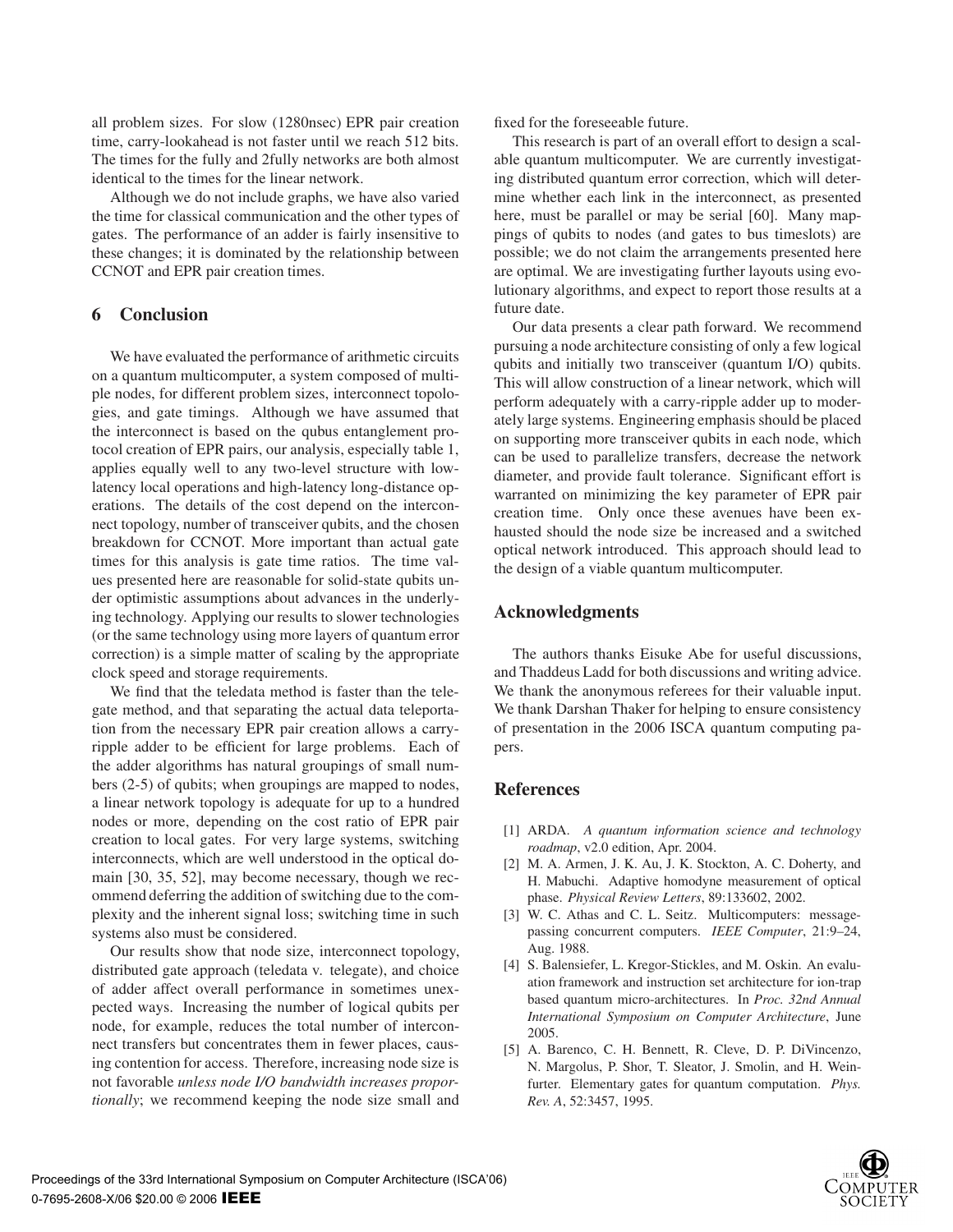

**Figure 7. (Telegate) Performance of different adders on two different networks, one with two links per node (2fully) and one line configuration. See section 5.3.**



**Figure 8. (Teledata) The setup is the same as the previous graph.**

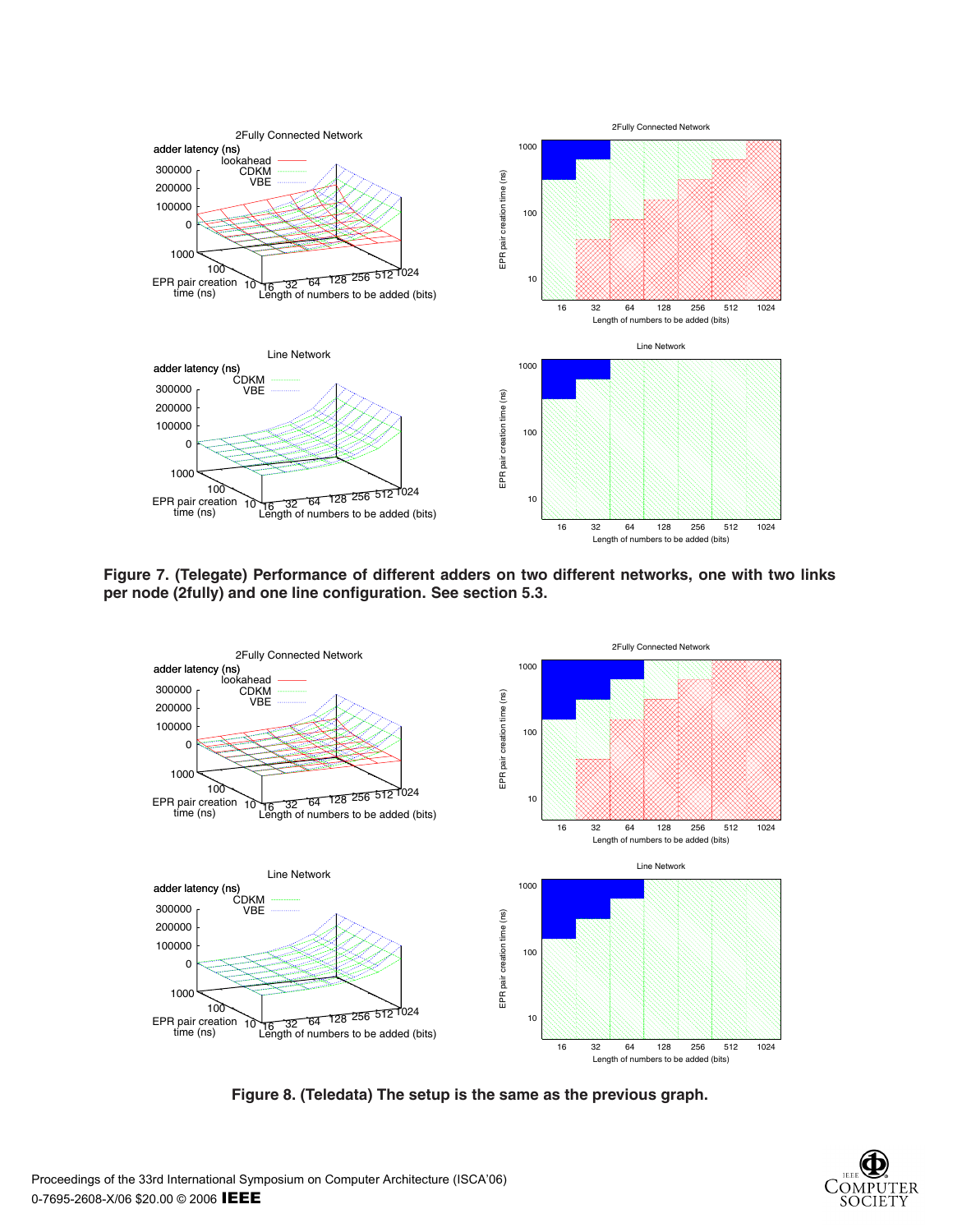

**Figure 9. (Teledata) Comparison of CDKM on a line network with carry-lookahead on a 2fully network. These are the "front" and "back" cross-sections of figure 8.**

- [6] D. Beckman, A. N. Chari, S. Devabhaktuni, and J. Preskill. Efficient networks for quantum factoring. *Phys. Rev. A*, 54:1034–1063, 1996. http://arXiv.org/quant-ph/9602016.
- [7] C. H. Bennett, H. J. Bernstein, S. Popescu, and B. Schumacher. Concentrating partial entanglement by local operations. *Physical Review A*, 53:2046, 1996.
- [8] C. H. Bennett, G. Brassard, C. Crépeau, R. Josza, A. Peres, and W. Wootters. Teleporting an unknown quantum state via dual classical and EPR channels. *Physical Review Letters*, 70:1895–1899, 1993.
- [9] D. Bouwmeester, J.-W. Pan, K. Mattle, M. Eibl, H. Weinfurter, and A. Zeilinger. Experimental quantum teleportation. *Nature*, 390:575–579, Dec. 1997.
- [10] A. R. Calderbank and P. W. Shor. Good quantum errorcorrecting codes exist. *Physical Review A*, 54:1098–1105, 1996.
- [11] L. Childress, J. M. Taylor, A. S. Sørensen, and M. Lukin. Fault-tolerant quantum repeaters with minimal physical resources, and implementations based on single-photon emitters. http://arXiv.org/quant-ph/0502112, Feb. 2005.
- [12] J. Cirac, A. Ekert, S. Huelga, and C. Macchiavello. Distributed quantum computation over noisy channels. *Physical Review A*, 59:4249, 1999.
- [13] J. I. Cirac and P. Zoller. Quantum computations with cold trapped ions. *Phys. Rev. Lett.*, 74:4091–4094, 1995.
- [14] D. Copsey, M. Oskin, T. Metodiev, F. T. Chong, I. Chuang, and J. Kubiatowicz. The effect of communication costs in solid-state quantum computing architectures. In *Proceedings of the fifteenth annual ACM Symposium on Parallel Algorithms and Architectures*, pages 65–74, 2003.
- [15] S. A. Cuccaro, T. G. Draper, S. A. Kutin, and D. P. Moulton. A new quantum ripple-carry addition circuit. http://arXiv.org/quant-ph/0410184, Oct. 2004.
- [16] D. Deutsch and R. Jozsa. Rapid solution of problems by quantum computation. *Proc. R. Soc. London*, Ser. A, 439:553, 1992.
- [17] D. P. DiVincenzo. Quantum gates and circuits. *Proc. Royal Soc. London A*, 1998.
- [18] T. G. Draper, S. A. Kutin, E. M. Rains, and K. M. Svore. A logarithmic-depth quantum carry-lookahead adder. http://arXiv.org/quant-ph/0406142, June 2004.
- [19] M. D. Ercegovac and T. Lang. *Digital Arithmetic*. Morgan Kaufmann, San Francisco, CA, 2004.
- [20] T. Fujisawa, T. H. Oosterkamp, W. G. van der Wiel, B. W. Broer, R. Aguado, S. Tarucha, and L. P. Kouwenhoven. Spontaneous emission spectrum in double quantum dot devices. *Science*, 282:932–935, 1998.
- [21] A. Furusawa, J. L. Sørensen, S. L. Braunstein, C. A. Fuchs, H. J. Kimble, and E. S. Polzik. Unconditional Quantum Teleportation. *Science*, 282(5389):706–709, 1998.
- [22] D. Gottesman and I. L. Chuang. Demonstrating the viability of universal quantum computation using teleportation and single-qubit operations. *Nature*, 402:390–393, 1999.
- [23] L. Grover. A fast quantum-mechanical algorithm for database search. In *Proc. 28th Annual ACM Symposium on the Theory of Computation*, pages 212–219, 1996. http://arXiv.org/quant-ph/9605043.
- [24] L. K. Grover. Quantum telecomputation. http://arXiv.org/quant-ph/9704012, Apr. 1997.
- [25] S. Gulde, M. Riebe, G. P. T. Lancaster, C. Becher, J. Eschner, H. Haffner, F. Schmidt-Kaler, I. L. Chuang, and R. Blatt. Implementation of the Deutsch-Jozsa algorithm on an iontrap quantum computer. *Nature*, 421:48–50, 2003.
- [26] F. Jelezko, T. Gaebel, I. Popa, M. Domhan, A. Gruber, and J. Wratchtrup. Observation of coherence oscillation of a single nuclear spin and realization of a two-qubit conditional quantum gate. *Physical Review Letters*, 93:130501, Sept. 2004.
- [27] J. Johansson et al. Vacuum Rabi oscillations in a macroscopic superconducting qubit LC oscillator system. http://arXiv.org/cond-mat/0510457, 2005.
- [28] R. Jozsa and N. Linden. On the role of entanglement in quantum computational speedup. *Proc. Royal Soc. London A*, 459:2011–2032, 2003. http://arXiv.org/quantph/0201143.